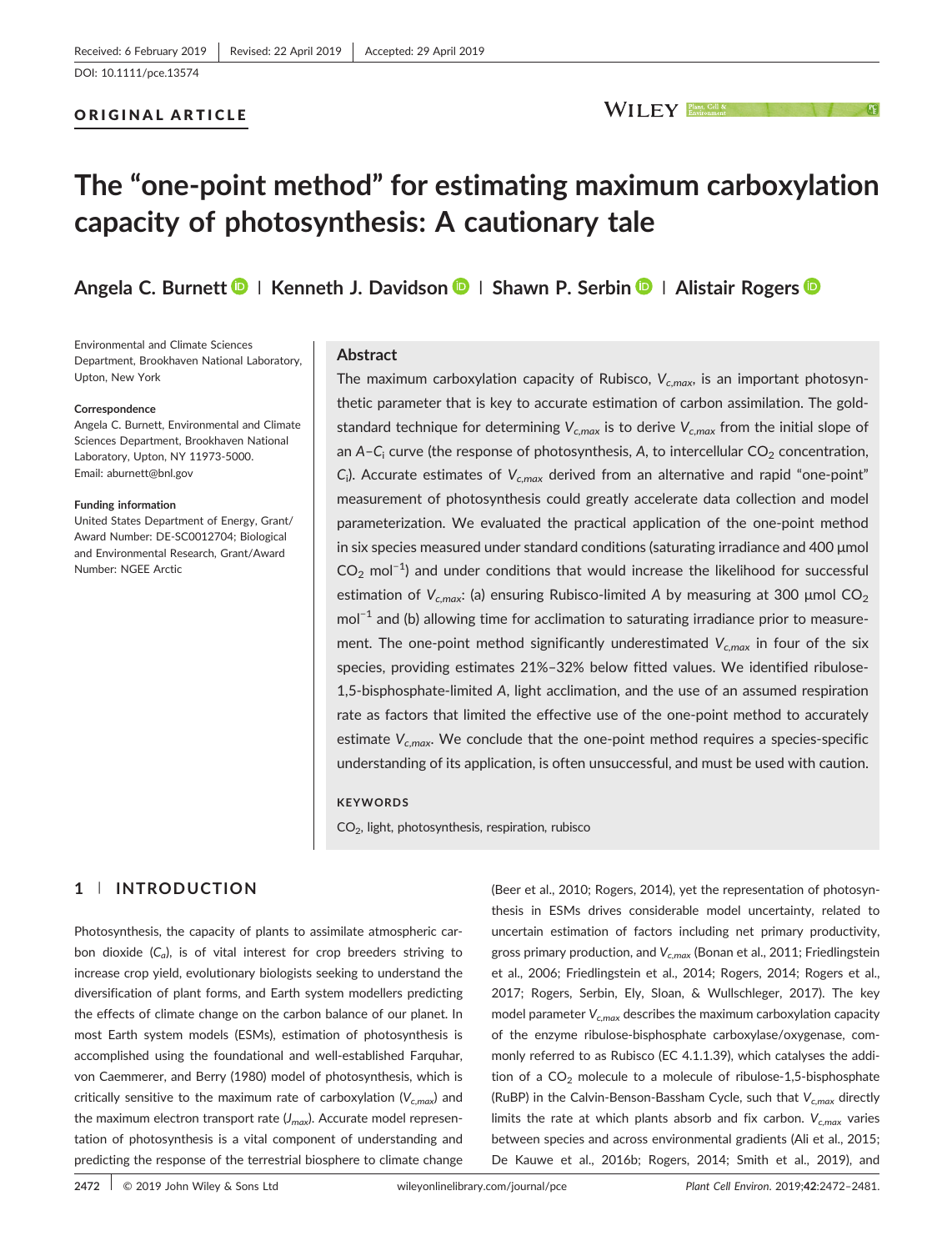therefore provides an important source of variation in carbon uptake capacity, making this parameter a critical element of ESMs.

The gold-standard technique for measuring  $V_{c,max}$  is measuring the response of photosynthesis (A) to intercellular CO $_2$  concentration (C $_{\rm i}$ ), commonly known as an  $A-C_i$  curve. Waiting for steady-state gas exchange and then conducting an A-C<sub>i</sub> response curve can take over an hour depending on the species, the time taken to reach steady state, and the number of data points collected.  $V_{c,max}$  is then derived from the initial Rubisco-limited, RuBP-saturated portion of the  $A-C_i$ curve as has been described previously (Bernacchi et al., 2013; Farquhar, Caemmerer, & Berry, 1980; Sharkey, Bernacchi, Farquhar, & Singsaas, 2007). The value of these measurements and the amount of time required to collect a large dataset of  $V_{c,max}$  values means that robust methods for rapidly estimating  $V_{c,max}$  are highly desired by the community. As such, various approaches have been explored to develop a method for more quickly estimating this parameter, such as the use of spectroscopy (Ainsworth, Serbin, Skoneczka, & Townsend, 2014; Serbin, Dillaway, Kruger, & Townsend, 2012; Silva‐ Perez et al., 2018), the rapid  $A - C_i$  response technique (Stinziano et al., 2017), remote sensing indices (Alton, 2017; Croft et al., 2017), and correlations with leaf traits such as nitrogen and phosphorus (Norby et al., 2016; Walker et al., 2014). A further approach is obtaining  $V_{cmax}$  by extrapolation from "survey-style" measurements of photosynthesis (Kattge, Knorr, Raddatz, & Wirth, 2009; Niinemets, 1999).

Recently, the approach of extrapolation from survey‐style or "one‐ point" measurements of photosynthesis has been validated by comparison with the gold-standard, that is, A-C<sub>i</sub> curves (De Kauwe et al., 2016b). The one-point technique involves modelling  $V_{c,max}$  from a single point measurement of photosynthesis (cf. a whole curve) based on well-defined key parameters (Bernacchi, Singsaas, Pimentel, Portis, & Long, 2001; Long & Bernacchi, 2003). The celebrated advantage to this method is that not only could these rapid measurements of photosynthesis—performed in under 2 min—be used as a proxy for time-consuming  $A - C_i$  curves, but also that existing measurements of light saturated photosynthesis ( $A<sub>sat</sub>$ ) could be used to predict  $V<sub>c,max</sub>$ , thereby considerably expanding the scope of current datasets, with exciting implications for parameterizing plant functional types used in process models (De Kauwe et al., 2016b).

De Kauwe et al. (2016b) compared  $V_{c,max}$  fitted from the initial slope of an A–C<sub>i</sub> curve with  $V_{c,max}$  estimated from the first measured point of that A–C<sub>i</sub> curve, that is, A<sub>sat</sub> measured at 400  $\mu$ mol CO<sub>2</sub> mol<sup>−1</sup>. They found a strong correlation between the estimated and fitted  $V_{c,max}$  ( $r^2$ of 0.98, root-mean-squared error of 8.19 μmol m $^{-2}$  s $^{-1}$ ) when daytime respiration ( $R_{\text{dav}}$ ) was known, which decreased ( $r^2$  of 0.95, root-meansquared error of 17.1 μmol m $^{-2}$  s $^{-1}$ ) when  $R_{\mathit{day}}$  was estimated as a fixed percentage (1.5%) of  $V_{c,max}$  (De Kauwe et al., 2016b). The strength of the one-point method depends upon a successful prediction of  $V_{c,max}$ from an estimated  $R_{day}$ , and therefore the ability to determine  $V_{cmax}$ rapidly (<2 min) without the need for a separate measurement of  $R_{\text{dav}}$ . Critically, application of the one‐point method also depends on the assumption that A is Rubisco-limited at the measurement  $C_a$ . This assumption was validated for the dataset of De Kauwe et al. (2016b),

BURNETT ET AL.  $\frac{1}{2473}$ 

but remains a significant concern for manipulative experiments, particularly elevated  $CO<sub>2</sub>$  experiments, where A could become RuBP-limited (Ainsworth & Rogers, 2007). The comprehensive theoretical analysis of De Kauwe et al. (2016b) used a dataset based on A-C<sub>i</sub> measurements and therefore evaluated one‐point measurements that were made following acclimation to saturating light where steady-state gas exchange had been achieved prior to the measurement. This raises the question: if survey‐style one‐point measurements—with no preceding acclimation of photosynthesis to saturating light—were to be used instead, would the conclusions made by De Kauwe et al. (2016b) still stand?

Here, we evaluated the practical application of the one‐point method in six species: an Arctic grass and a temperate deciduous tree, both measured in the field, and four glasshouse‐grown crop species. We compared one-point estimates of  $V_{c,max}$  with the "gold-standard" measurement of fitted  $V_{c,max}$  at measurement temperature derived from  $A-C_i$  curves. We asked two questions: (1) Can a measurement of  $A_{sat}$ , without prior acclimation of the leaf to saturating irradiance, be used to successfully estimate  $V_{c,max}$  using the one-point method? (2) If  $V_{c,max}$  cannot be successfully estimated in this way, do (a) measurement at a lower  $C_{a}$ , (b) measurement after full acclimation to saturating irradiance, or (c) inclusion of measured  $R_{day}$  in the estimation of  $V_{c,max}$  enable successful application of the one-point method?

## 2 | MATERIALS AND METHODS

## 2.1 | Plant material

Four species, Helianthus annuus L. var. Pro Cut Gold (sunflower), Phaseolus vulgaris L. var. Provider (bush bean), Populus canadensis Moench. [deltoides x nigra] clone OP367 (poplar), and Raphanus sativus L. var. Easter Egg (radish) were grown in a glasshouse in Brookhaven National Laboratory in 2018. Plants of H. annuus, P. vulgaris, and R. sativus were germinated in BM2 germinating mix (Berger, Saint‐ Modeste, QC, Canada) and transplanted to 30 l pots filled with Pro-Mix BX Mycorrhizae (Premier Tech Horticulture, Quakertown, PA, USA) once seedlings were established. Cuttings of P. canadensis were soaked in water and transplanted to 100 l pots filled with 52 Mix (Conrad Fafard, Inc., Agawam, MA, USA) once roots had developed. Plants received ambient irradiance, with supplementary lighting of 49 W m−<sup>2</sup> delivered by high pressure sodium bulbs with a 14‐hr photoperiod. The maximum recorded light level was 2078  $\mu$ mol m<sup>-2</sup> s<sup>-1</sup> photosynthetic photon flux density (PPFD). The temperature range was 17°C–33°C:17°C–29°C day:night, with supplementary heating to ensure the minimum temperature and vents to reduce the maximum temperature. Environmental conditions were recorded with a portable weather station comprised of a humidity and temperature sensor (ATMOS 14, METER Group, Inc., Pullman, WA, USA) and two quantum sensors (QSO S and PYR, Apogee Instruments, Logan UT, USA). Environmental data were logged at 1-min intervals (EM50R, Decagon Devices, Pullman, WA). Plants were watered three times per week. Osmocote Plus slow-release fertilizer (The Scotts Company,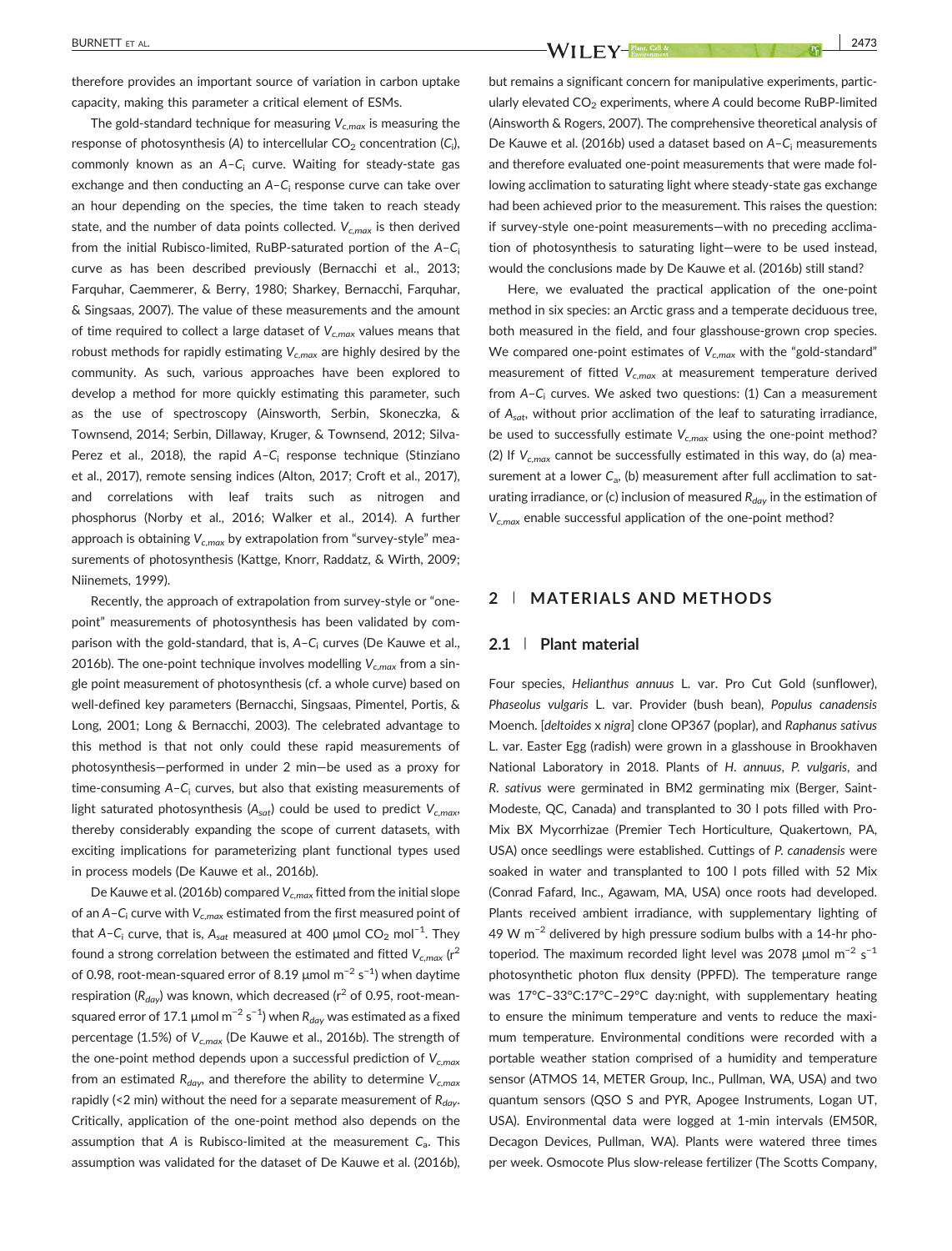Marysville, OH) was applied as appropriate and according to manufacturer's instructions.

Two species, Arctagrostis latifolia R. Br. Griseb (wideleaf polargrass) and Quercus coccinea Muench (scarlet oak) were measured at two field sites. A. latifolia was measured at the Barrow Environmental Observatory, Utqiaġvik, AK, USA in July 2018. A detailed description of the field site is given by Rogers et al. (2017); all measurements were performed in situ on rooted plants at the field site. Q. coccinea was measured at Brookhaven National Laboratory in August 2018. Samples of Q. coccinea comprising several leaves and a small amount of woody material (i.e., twigs, small branches) were retrieved from the top of the canopy using shotgun sampling (Serbin, Singh, McNeil, Kingdon, & Townsend, 2014). We used a 12‐gauge Remington 870 Express Pump‐Action Shotgun with a modified choke and stainless steel bird shot to retrieve canopy samples. Samples were collected from the forest floor and the woody stem was immediately recut underwater. Each stem was maintained in water for the duration of data collection. Nonacclimated one‐point measurements of photosynthesis were performed in the field, with the sample maintained in full sunlight in a canopy gap to simulate the irradiance at the top of the canopy; samples were then transported to the laboratory where  $A-C<sub>i</sub>$  curves were performed. Each sample was obtained from a different tree.

#### 2.2 | Gas-exchange measurements

Gas‐exchange measurements were performed using four LI‐6400XT Portable Photosynthesis Systems, each equipped with a Leaf Chamber Fluorometer (LI‐COR, Lincoln, Nebraska, USA). For the Barrow Environmental Observatory field measurements, gas-exchange measurements were performed using five LI‐6400XT Portable Photosynthesis Systems, each equipped with a 2 × 3-cm LED Light Source (LI‐COR, Lincoln, Nebraska, USA). Prior to the measurement campaigns, instruments were zeroed using a common nitrogen standard. Flow rate was checked daily and zeroed as necessary.

Before conducting the main experiment, preliminary  $A - C_i$  and light response curves were performed and examined for each species, in order to confirm the selection of 300 µmol  $CO_2$  mol<sup>-1</sup> as a suitable ambient  $CO<sub>2</sub>$  level  $(C<sub>a</sub>)$  to ensure Rubisco-limited A, and to determine saturating irradiance. The saturating irradiances used in all subsequent measurements for each species were as follows: 1,500 μmol photons m<sup>-2</sup> s<sup>-1</sup> for A. latifolia, Q. coccinea, and R. sativus; 1,800 µmol photons m<sup>-2</sup> s<sup>-1</sup> for H. annuus, P. canadensis, and P. vulgaris. For all gasexchange measurements, the flow rate was set to 200–500  $\mu$ mol s<sup>-1</sup> depending on the species, with flow rates at the lower end of this range being used to maintain adequate stomatal conductance  $(g_s)$ when required; the block temperature was fixed to the ambient conditions at the time of measurement.

Three one‐point measurements of A were performed on each individual leaf: (1) a light‐saturated one‐point measurement at 400 μmol CO<sub>2</sub> mol<sup>-1</sup> (A<sub>sat.400</sub>); (2) a light-saturated one-point measurement of A at 300 μmol  $CO_2$  mol<sup>-1</sup> (A<sub>sat.300</sub>); and (3) an A<sub>sat.400</sub> measurement made after the leaf had achieved steady‐state gas exchange and had

acclimated to saturating irradiance  $(A_{sat.400.Acc})$ . Following Measurement 1, the leaf was removed from the leaf chamber while the new  $C<sub>a</sub>$  was attained; after matching the sample and reference infrared gas analysers, the leaf was reclamped into the cuvette and Measurement 2 was performed. Measurements 1 and 2 were logged at least 30 s after clamping onto the leaf (to allow the leaf chamber to flush out) but no longer than 120 s after clamping, and typically within 60 s when both A and  $g_s$  had reached an initial plateau as observed on the instrument strip charts. Following Measurements 1 and 2 and after adjusting  $C_a$ back to 400 µmol  $CO_2$  mol<sup>-1</sup> and matching the infrared gas analysers, the leaf was clamped a third time and allowed to fully acclimate to saturating irradiance for at least 20 min. When steady‐state gas exchange had been achieved (A and  $g_s$  were stable over a 5-10 min period), Measurement 3 was taken. Following this final one‐point measurement, the response of A to  $C_i$  was measured as described previously (Rogers, Serbin, et al., 2017) using 14 values of  $C_a$ .

Leaf temperature ( $T_{leaf}$ ) was stable between one-point measurements and A-C<sub>i</sub> curves. For A. latifolia,  $T_{leaf}$  was 15.1  $\pm$  0.62 (SE) for  $A_{sat,400}$  and 16.3 ± 0.64 (SE) during the A-C<sub>i</sub> curve (this value denotes the mean temperature during the whole curve). For H. annuus,  $T_{leaf}$ was 24.3 ± 0.37 (SE) for  $A_{sat,400}$  and 24.9 ± 0.64 (SE) during the A-C<sub>i</sub> curve. For P. canadensis,  $T_{leaf}$  was 28.2  $\pm$  0.27 (SE) for A<sub>sat.400</sub> and 28.1  $\pm$  0.18 (SE) during the A-C<sub>i</sub> curve. For P. vulgaris, T<sub>leaf</sub> was 27.6  $\pm$  0.33 (SE) for  $A_{sat.400}$  and 28.7  $\pm$  0.32 (SE) during the A-C<sub>i</sub> curve. For Q. coccinea, T<sub>leaf</sub> was 22.7  $\pm$  0.73 (SE) for A<sub>sat.400</sub> and 23.1  $\pm$  0.16 (SE) during the A-C<sub>i</sub> curve. Finally, for R. sativus, T<sub>leaf</sub> was 23.5  $\pm$  0.44 (SE) for  $A_{sat,400}$  and 22.9 ± 0.27 (SE) during the A-C<sub>i</sub> curve.

For each species, gas‐exchange measurements were performed on two or three consecutive days until the desired number of replicates had been measured, with the exceptions of A. latifolia where there was a gap of 1 day between the first and second measurement days, and R. sativus where the two measurement days were 1 week apart. In the glasshouse, gas‐exchange measurements always took place between 0900 hr and 1400 hr; measurements of A. latifolia took place between 0950 hr and 1840 hr (under constant Arctic daylight); measurements of Q. coccinea took place between 0720 hr and 1300 hr.

Raw gas exchange data, and the accompanying fitted and estimated values of  $V_{c,max}$ , are publicly available online for the interested reader (Burnett, Ely, Davidson, Serbin, & Rogers, 2019).

# 2.3 Estimation and fitting of  $V_{c,max}$

For one-point measurements,  $V_{c,max}$  at measurement temperature was estimated using the parameters defined by Bernacchi et al. (2001) and Equation 3 from De Kauwe et al. (2016a, 2016b):

$$
V_{c, \max} = \frac{A_{sat}}{\left(\frac{C_i - \Gamma^*}{C_i + K_m} - 0.015\right)},
$$
\n(1)

where  $K_m$  is the Michaelis-Menten constant and  $\Gamma^*$  is the CO<sub>2</sub> compensation point in the absence of mitochondrial respiration.

For full A–C<sub>i</sub> curves,  $V_{c,max}$  was fitted using the parameters defined by Bernacchi et al.; this approach has been described previously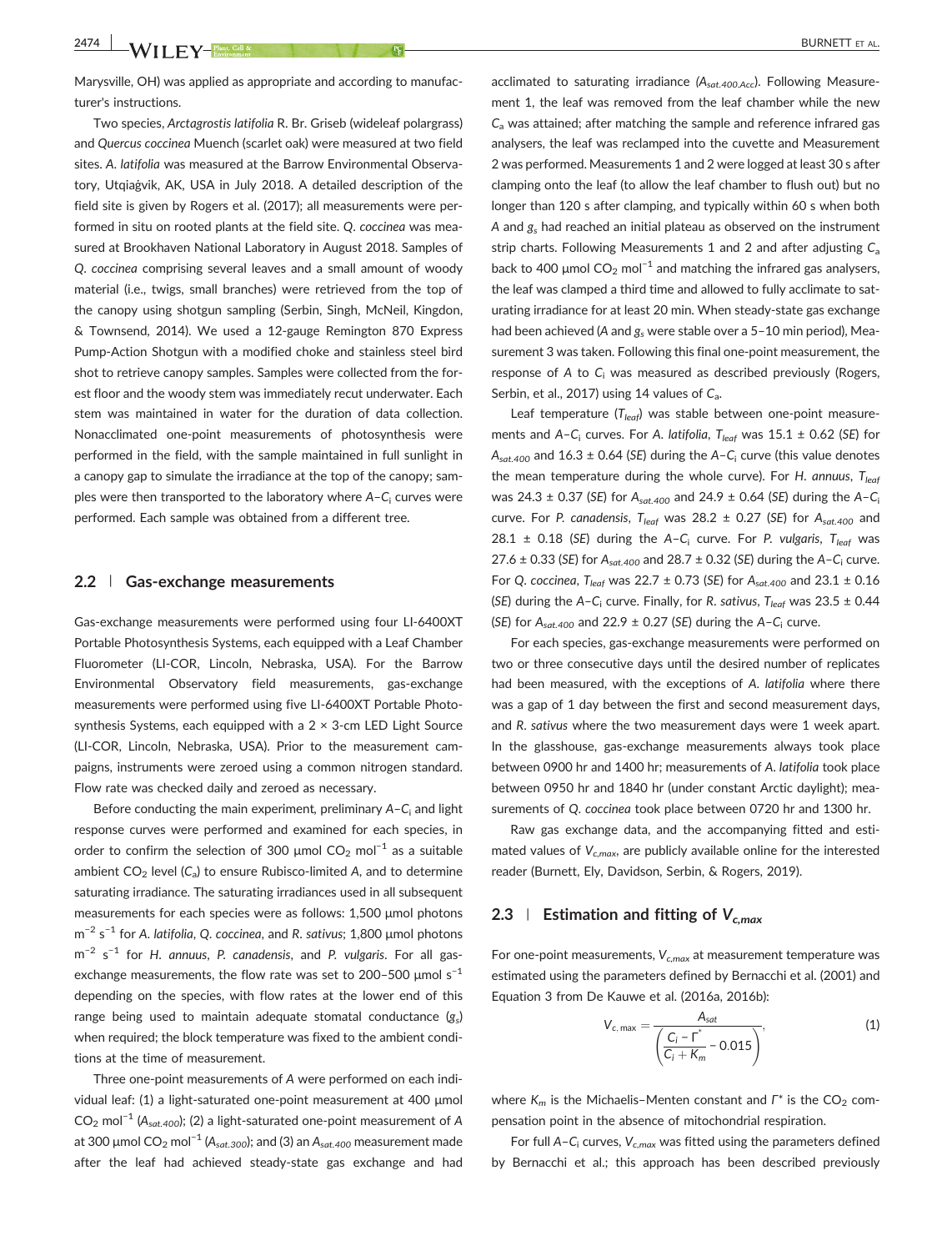(Bernacchi et al., 2013; Rogers, Serbin, et al., 2017). For A. latifolia, the cutoffs used for  $V_{c,max}$  and  $J_{max}$  were  $C_i$  < 400 and  $C_i$  > 650 µmol  $CO_2$ mol−<sup>1</sup> , respectively, following Rogers et al. (2017). For all other species, the cutoff for  $V_{c,max}$  was  $C_i$  < 200 µmol CO<sub>2</sub> mol<sup>-1</sup>; the cutoff for  $J_{\textit{max}}$  was C<sub>i</sub> > 500 µmol CO<sub>2</sub> mol<sup>−1</sup>. Note that we did not account for the influence of mesophyll conductance on the calculation of  $V_{c,max}$ and thus our reported values are "apparent" and are based on  $C_i$ rather than chloroplastic  $CO<sub>2</sub>$  concentration (C<sub>c</sub>). The average rootmean-squared error (RMSE) associated with fitting  $V_{c,max}$  was 0.59 (<1% of estimated  $V_{c,max}$ ). The RMSE for individual model fits is available in our supplementary dataset (Burnett et al., 2019).

### 2.4 | Estimation and measurement of  $R_{day}$

As described previously (De Kauwe et al., 2016b), we used the common assumption that  $R_{day}$  is 1.5% of  $V_{c,max}$  when estimating  $V_{c,max}$ from one‐point measurements of A (0.015 in Equation 1). To evaluate the effect of pairing a one‐point measurement of A with an independent measurement of  $R_{day}$ , we used the  $R_{day}$  determined by the y-axis intercept of the  $A-C_i$  curve (Bernacchi et al., 2001). This same approach was used by De Kauwe et al. (2016b) in their theoretical analysis of the one‐point method, and thus enables the best possible match of a one-point derived  $V_{c,max}$  to a fitted  $V_{c,max}$ . We acknowledge that this estimate of  $R_{day}$  does not provide an accurate value of  $R_{day}$ , because this estimate is made in the light and will therefore include both respiration and photorespiration; a true estimate of  $R_{\text{dav}}$  would require a period of dark adapation. We also accept that a truly independent estimate of  $R_{day}$  may lead to further departure of the one-point derived  $V_{c,max}$  from fitted  $V_{c,max}$ .

# 2.5 | Synthetic  $A - C_a$  and light response curves

Synthetic  $A - C_a$  curves were plotted for each species using the parameters of (Bernacchi et al., 2001) and the mean temperature‐normalized  $V_{c,max}$ , mean temperature-normalized  $J_{max}$ , mean leaf temperature, and the irradiance within the leaf chamber. We assumed a  $C_{\mathsf{i}}$ : $C_{\mathsf{a}}$  ratio of 0.7.  $V_{c,max}$  and  $J_{max}$  were normalized to 25°C with an Arrhenius equation using the parameters of Bernacchi, Pimentel, and Long (2003) and Bernacchi et al. (2001); leaf temperature and light level were recorded by the gas exchange system.

Light response curves were fitted using a nonrectangular hyperbola in accordance with the parameters described by Posada, Lechowicz, and Kitajima (2009). First, the intial slope of the response curve was fitted; second, the derived initial slope was used to obtain the remaining required parameters; and finally, light response curves were then fitted based on all parameters.

#### 2.6 | Statistical analysis

Data were analysed using two-tailed paired t-tests, comparing the estimated and fitted values of  $V_{cmax}$  in each case. The Shapiro–Wilk test of normality of the difference was first performed in order to

ensure a normal distribution of the differences within each pair of values, to meet the assumption of the t-test. When these differences were not normally distributed (in two cases only), a paired Mann– Whitney test was used. All analysis was performed using the software package R (R Core Team, 2018).

## 3 | RESULTS

# 3.1 | Nonacclimated one-point measurements yield poor estimates of  $V_{c,max}$  in four of six species

One-point estimates of  $V_{c,max}$  obtained from  $A_{sat,400}$  one-point measurements matched the fitted  $V_{c,max}$  values (estimated from A-C<sub>i</sub> curves) in only two of six species, P. canadensis and P. vulgaris. For A. latifolia, H. annuus, Q. coccinea, and R. sativus,  $A_{sat,400}$  one-point measurements did not provide accurate estimates of  $V_{c,max}$ ; the estimated values were 21%, 22%, 32%, and 28% lower than the fitted values (Figure 1, Table 1).

# 3.2 | RuBP saturation can be important for estimating  $V_{c,max}$

One-point estimates of  $V_{c,max}$  obtained from  $A_{sat.300}$  one-point measurements were not significantly different from fitted values in Q. coccinea, P. canadensis, and P. vulgaris but Asat.300 one-point measurements still did not provide an accurate estimate of fitted  $V_{c,max}$ for A. latifolia, H. annuus, or R. sativus (Figure 2, Table 1), which yielded estimates that were 25%, 28% and 22% lower than fitted  $V_{c,max}$  values. Synthetic A-C<sub>a</sub> curves (Figure 3) for each species reveal that for the majority of species in this study, photosynthesis was RuBP‐saturated (and Rubisco‐limited) at both 300 and 400 μmol  $CO<sub>2</sub>$  mol<sup>-1</sup>, meaning that no difference in the one-point estimates



FIGURE 1 Maximum carboxylation efficiency of photosynthesis at measurement temperature ( $V_{c,max}$ ) ± SE fitted from A-C<sub>i</sub> curves (net photosynthesis, A, versus intercellular  $CO<sub>2</sub>$  concentration,  $C<sub>i</sub>$ ; gold points) and estimated from one-point measurements of non-lightacclimated photosynthesis at 400 µmol  $CO_2$  mol<sup>-1</sup> and saturating light ( $A<sub>sat.400</sub>$ , dark blue points) in Arctagrostis latifolia, Helianthus annuus, Populus canadensis, Phaseolus vulgaris, Quercus coccinea, and Raphanus sativus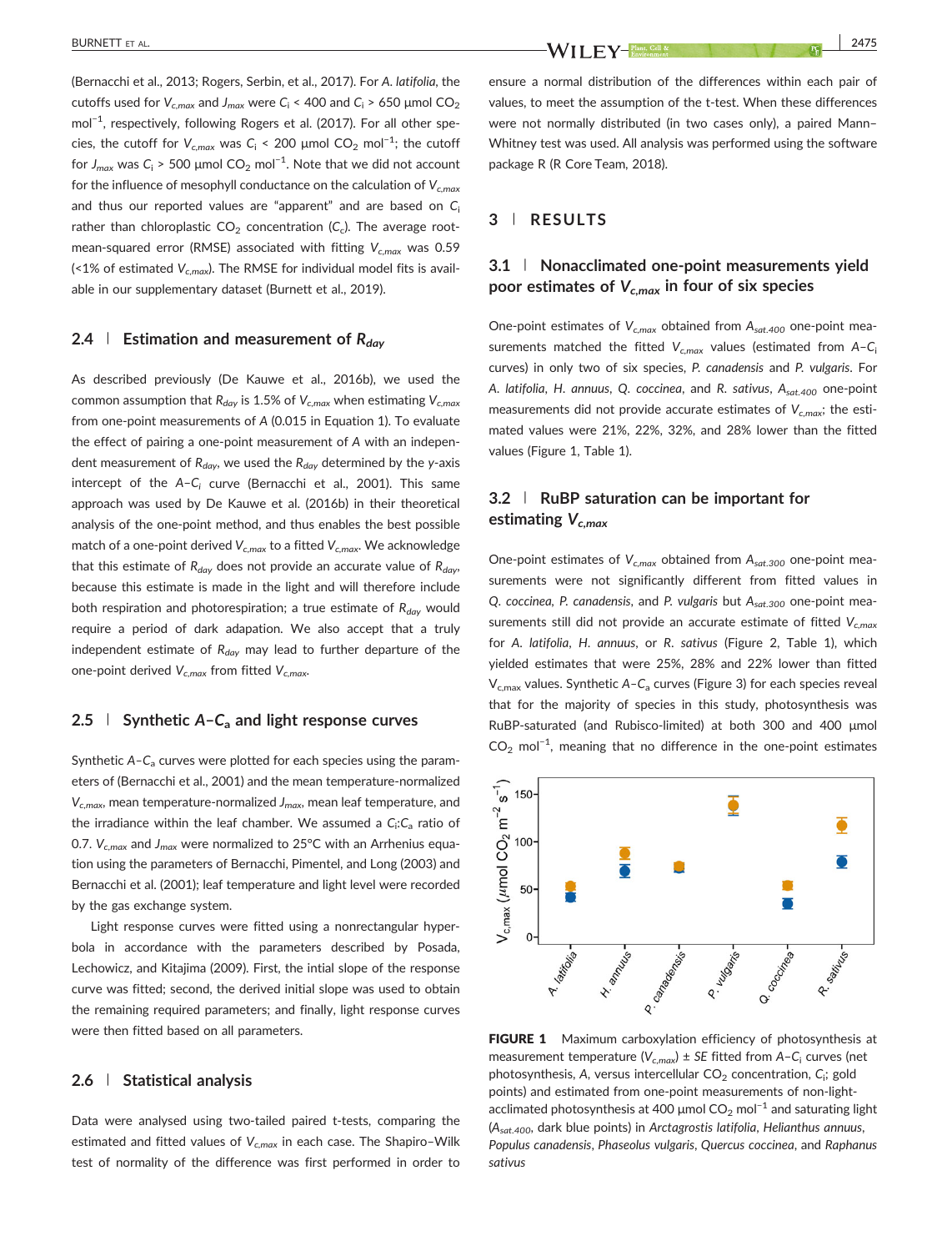|                        | Type of one-point measurement used to estimate $V_{c,max}$ |                                 |                                     |                                               |
|------------------------|------------------------------------------------------------|---------------------------------|-------------------------------------|-----------------------------------------------|
|                        | $A_{sat,400}$ (Figure 1)                                   | $A_{sat,300}$ (Figure 2)        | $A_{sat.400 \text{Acc}}$ (Figure 5) | $A_{sat.400 \text{Acc}} + R_{day}$ (Figure 6) |
| Arctagrostis latifolia | $p < .01$ (U = 169, n = 19)                                | $p \le 0.001$ (t = 5.4, n = 20) | $p < .001$ (t = 8.9, n = 20)        | $p \le 0.01$ (U = 25, n = 20)                 |
| Helianthus annuus      | $p \le 0.001$ (t = 4.4, n = 14)                            | $p \le 0.01$ (t = 4.1, n = 15)  | $ns$ (t = -1.6, n = 15)             | $ns(t = -1.2, n = 15)$                        |
| Populus canadensis     | $ns(t = 0.82, n = 16)$                                     | $ns$ (t = -1.2, n = 16)         | $ns$ ( $t = 0.50$ , $n = 16$ )      | $ns(t = -1.6, n = 16)$                        |
| Phaseolus vulgaris     | $ns$ ( $t = 0.080$ , $n = 20$ )                            | $ns(t = -0.24, n = 20)$         | $p < .001$ (t = -5.4, n = 20)       | $p \le 0.001$ (t = -6.7, n = 20)              |
| Quercus coccinea       | $p < .05$ (t = 2.7, n = 9)                                 | $ns(t = 1.0, n = 10)$           | $ns(t = 1.9, n = 10)$               | $p \le 0.01$ (t = -3.3, n = 10)               |
| Raphanus sativus       | $p \le 0.001$ (t = 4.7, n = 15)                            | $p \le 0.01$ (t = 3.9, n = 15)  | $p < .05$ (t = -2.3, n = 15)        | $ns$ ( $t = 0.94$ , $n = 15$ )                |

**TABLE 1** Results of two-tailed paired t-tests and Mann–Whitney tests, comparing maximum carboxylation efficiency of photosynthesis ( $V_{c,max}$ ) estimated from one-point measurements with paired fitted  $V_{cmax}$  values derived from a CO<sub>2</sub> response curve (A-C<sub>i</sub> curve)

Note. Paired t-tests were performed in all cases except for A. latifolia A<sub>sat.400</sub> and A<sub>sat.400.acc</sub> + R<sub>day</sub> (Figures 1 and 6) where a Mann-Whitney test was required. A significant (p < .05) difference between the estimated and fitted values of  $V_{cmax}$  indicates that the one-point method provides an estimate of V<sub>c,max</sub> that is significantly different from the value of V<sub>c,max</sub> determined from the initial slope of a photosynthetic CO<sub>2</sub> response curve (A-C<sub>i</sub> curve). One-point measurements used to estimate V<sub>c,max</sub> were made at saturating irradiance and 400 µmol mol<sup>-1</sup> (A<sub>sat.400</sub>), at saturating irradiance and 300 µmol mol<sup>-1</sup> (A<sub>sat.300</sub>), and at saturating irradiance and 400 µmol mol<sup>-1</sup> following full acclimation to saturating irradiance (A<sub>sat.400.Acc</sub>). In addition, V<sub>c,max</sub> was also estimated using the A<sub>sat.400.Acc</sub> one-point measurement and the R<sub>day</sub> derived from the A–C<sub>i</sub> curve (A<sub>sat.400.Acc</sub> + R<sub>day</sub>).



FIGURE 2 Maximum carboxylation efficiency of photosynthesis at measurement temperature ( $V_{c,max}$ ) ± SE fitted from A-C<sub>i</sub> curves (net photosynthesis, A, vs. intercellular  $\mathsf{CO}_2$  concentration,  $\mathsf{C}_\mathsf{i};$  gold points) and estimated from one‐point measurements of nonlight‐acclimated photosynthesis at 300 µmol  $CO_2$  mol<sup>-1</sup> and saturating light (A<sub>sat.300</sub>, green points) in Arctagrostis latifolia, Helianthus annuus, Populus canadensis, Phaseolus vulgaris, Quercus coccinea, and Raphanus sativus [Colour figure can be viewed at [wileyonlinelibrary.com\]](http://wileyonlinelibrary.com)

of  $V_{c,max}$  would be expected between the  $A_{sat.400}$  and  $A_{sat.300}$  onepoint measurements. However, for Q. coccinea, the inflection point of the A–C<sub>a</sub> curve falls between 300 and 400 µmol CO<sub>2</sub> mol<sup>-1</sup> (Figure 3e), meaning that only the  $A_{sat.300}$  one-point measurement will yield a reliable RuBP‐saturated measurement of A.

# 3.3 | Light acclimation and measured  $R_{day}$  can be important for estimating  $V_{c,max}$

Figure 4 shows the response of photosynthesis to irradiance for each species. The ambient light level at the time when the  $A_{sat,400}$  and  $A_{sat.300}$  one-point measurements were made is indicated by the

vertical grey bar. The saturating irradiance used for the one‐point measurements and  $A - C_i$  curves is shown with an asterisk. Figure 4 clearly shows that the  $A_{sat.400}$  and  $A_{sat.300}$  one-point measurements were made on leaves that were acclimated to an irradiance that was well below the saturating irradiance used for the one‐point measurements. When one‐point measurements included time for acclimation to saturating irradiance  $(A_{sat.400.Acc})$ , the  $A_{sat.400.Acc}$  one-point estimates of  $V_{c,max}$  closely matched the fitted  $V_{c,max}$  derived from A–C<sub>i</sub> curves. Notably, the  $A_{sat.400,Acc}$  one-point estimation for H. annuus (Figure 5, Table 1) was not significantly different from the fitted values, demonstrating that light acclimation was critical for successful application of the one-point method in H. annuus. Overall, light acclimation markedly improved the accuracy of estimated  $V_{c,max}$ . In Figure 1,  $V_{c,max}$  estimated from one-point (A<sub>sat.400</sub>) measurements as a percentage of fitted  $V_{c,max}$  was 79%, 78%, 97%, 101%, 68%, and 72% for A. latifolia, H. annuus, P. canadensis, P. vulgaris, Q. coccinea, and R. sativus, respectively. When one‐point measurements were light-acclimated (A<sub>sat.400.Acc</sub>), one-point estimates of  $V_{c,max}$  as a percentage of fitted  $V_{c,max}$  were 91%, 102%, 99%, 106%, 96%, and 104%, respectively.

One-point estimates of  $V_{c,max}$  that were derived from the combination of  $A_{sat,400,Acc}$  one-point measurements of photosynthesis and measured  $R_{day}$  (from the A-C<sub>i</sub> curve measured on each individual plant) were not significantly different from fitted  $V_{c,max}$  in H. annuus, P. canadensis, and R. sativus (Figure 6, Table 1). The mean  $V_{c,max}$ estimated using this approach was remarkably close to the mean fitted  $V_{c,max}$ , that is, values were 103%, 101%, 103%, 105%, 107%, and 102% of fitted  $V_{c,max}$  for A. latifolia, H. annuus, P. canadensis, P. vulgaris, Q. coccinea, and R. sativus, respectively. For A. latifolia, even though the values of estimated and fitted  $V_{c,max}$  were statistically different using all one‐point approaches tested here, the use of light acclimation plus measured  $R_{day}$  provides the numerically closest approximation of fitted  $V_{c,max}$ , with a deviation of only 3%.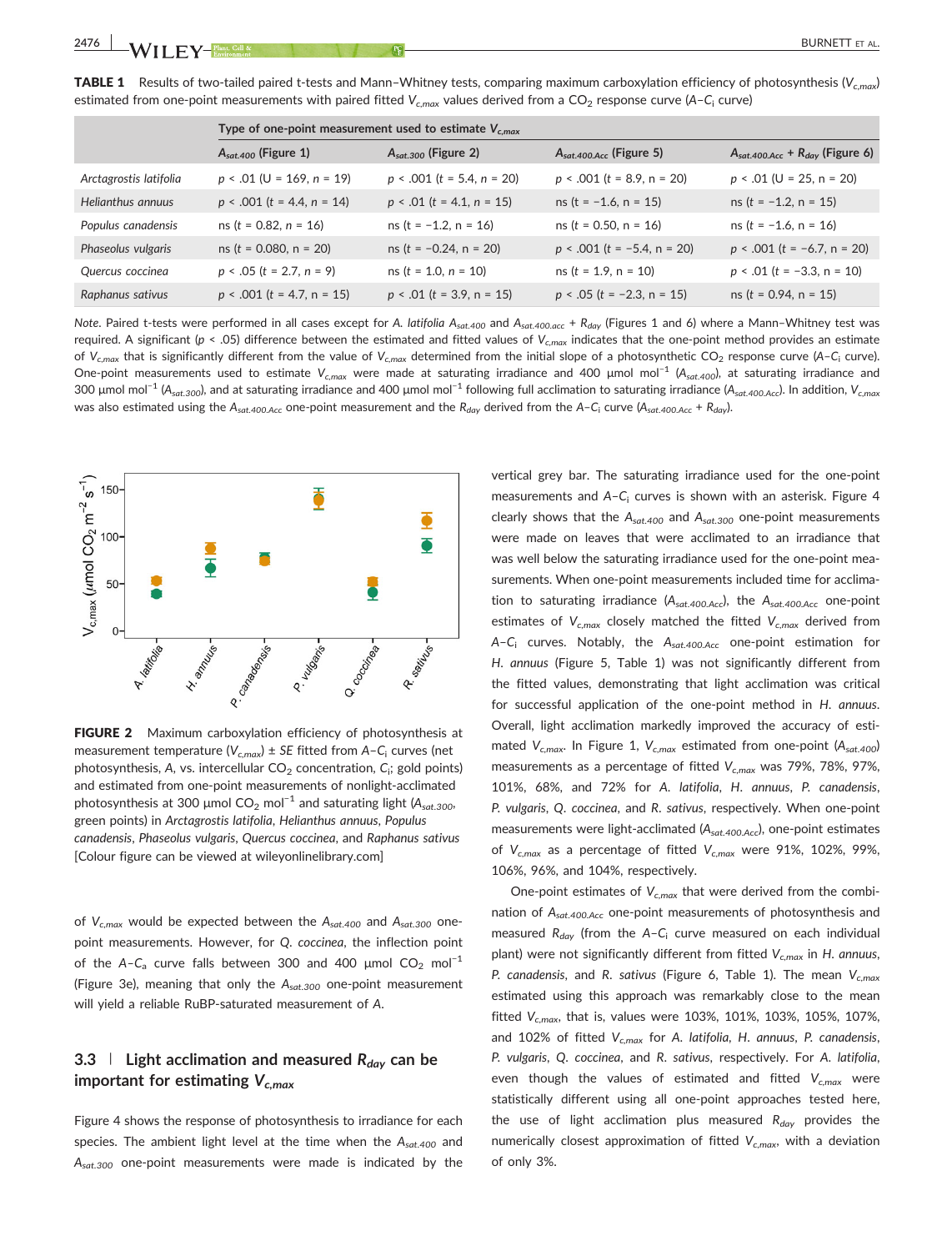

FIGURE 3 Synthetic A-C<sub>a</sub> curves (net photosynthesis, A, vs. ambient CO<sub>2</sub>, C<sub>a</sub>) for (a) Arctagrostis latifolia, (b) Helianthus annuus, (c) Populus canadensis, (d) Phaseolus vulgaris, (e) Quercus coccinea, and (f) Raphanus sativus. Solid and dashed vertical lines indicate C<sub>a</sub> values of 400 and 300 μmol CO<sub>2</sub> mol<sup>−1</sup>, respectively. A–C<sub>a</sub> curves—rather than A–C<sub>i</sub> curves (A vs intercellular CO<sub>2</sub> concentration, C<sub>i</sub>)—are plotted here in order to facilitate the understanding of the  $CO<sub>2</sub>$  concentration used for one-point measurements in the context of the curve



FIGURE 4 Light response curves for (a) Arctagrostis latifolia, (b) Helianthus annuus, (c) Populus canadensis, (d) Phaseolus vulgaris, (e) Quercus coccinea, and (f) Raphanus sativus. Grey bars show the ambient light level (mean ± SE) measured by the LI-6400XT at the time that nonacclimated one-point measurements of photosynthesis at 400 and 300 µmol  $CO<sub>2</sub>$  mol<sup>-1</sup> (Figures 1 and 2) were performed. Asterisks show the saturating irradiance determined from the curves, used to establish the settings in the LI-6400XT leaf cuvette for all one-point measurements and A–C $_{\mathsf{i}}$  curves (net photosynthesis, A, vs. intercellular CO $_{2}$  concentration, C $_{\mathsf{i}}$ )

# 3.4 The relative impact of using measured values of  $R_{day}$  is greatest in wild species

A. latifolia has the greatest absolute value of  $R_{day}$  of the species in this study: 3.1 µmol  $CO_2$  m<sup>-2</sup> s<sup>-1</sup> ± 0.1 (SE), compared with 1.1-1.8 µmol  $CO_2$  m<sup>-2</sup> s<sup>-1</sup> ± 0.1-0.2 (SE; range for all other species). Notably, when expressed as a fraction of  $V_{cmax}$ ,  $R_{day}$  is greater for A. latifolia and Q. coccinea than for the glasshouse‐grown species, with values of 0.06  $\pm$  0.005 (SE) and 0.03  $\pm$  0.006 (SE), respectively, compared with  $0.01-0.02 \pm 0.001-0.002$  (SE; range for all other species). When compared with the assummed  $R_{day}$  fraction of 0.015 (Equation 1), the  $R_{day}$  fraction measured here is four times larger for A. latifolia and two times larger for Q. coccinea. Although the number of wild species examined in this study is small, these data offer a possible explanation as to why the inclusion of measured  $R_{day}$  leads to a greater change in one-point estimated  $V_{c,max}$ in these species (increases of 12% and 11%, respectively) when compared with the the 1%-4% change in other species (when  $V_c$  $_{max}$  estimated from  $A_{sat.400,acc}$  plus  $R_{day}$  is compared with  $V_{c,max}$  estimated from A<sub>sat.400.acc</sub>; Figure 6 cf. Figure 5).

## 4 | DISCUSSION

In this study, we show that the effectiveness of the one‐point method for reliably estimating  $V_{cmax}$ , with reference to the gold-standard  $V_{c,max}$  values fitted from A-C<sub>i</sub> curves, is not universal. The success of the one‐point method can depend upon (a) ensuring that the one‐ point measurement is taken under conditions where A is RuBP‐ saturated, (b) ensuring light acclimation, and (c) measuring  $R_{day}$ , with the exact requirement varying between species. In some species, a one-point measurement of A made at current  $C_a$  under saturating light without acclimation to saturating irradiance  $(A_{sat.400})$ , can be used to successfully estimate fitted  $V_{c,max}$ . This was true for two of six species in this study, P. canadensis and P. vulgaris. For all species, ensuring RuBP saturation of A was important, and this meant that a one‐point measurement of A made at subambient  $C_a$  was required for successful estimation of fitted  $V_{c,max}$  in Q. coccinea. When an  $A_{sat.400}$  measurement does not give an accurate estimate of  $V_{c,max}$ , and RuBP saturation of photosynthesis is ensured, acclimation to saturating irradiance can eliminate the discrepancy between one‐point estimates of  $V_{c,max}$  and fitted  $V_{c,max}$ , as seen in H. annuus (A<sub>sat.400.Acc</sub>).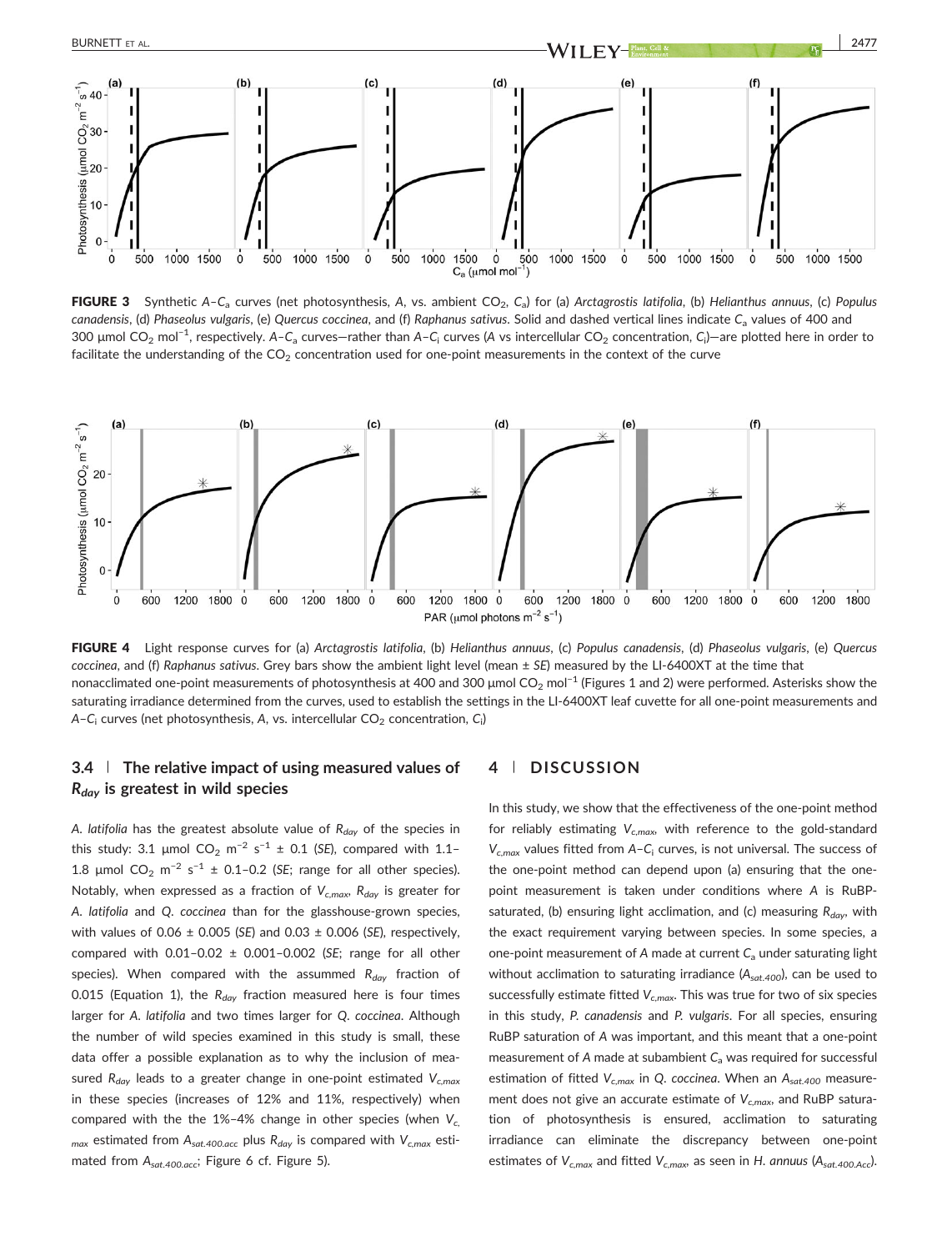



FIGURE 5 Maximum carboxylation efficiency of photosynthesis at measurement temperature ( $V_{c,max}$ ) ± SE fitted from A-C<sub>i</sub> curves (net photosynthesis, A, vs. intercellular  $\mathsf{CO}_2$  concentration,  $\mathsf{C}_\mathsf{i};$  gold points) and estimated from one‐point measurements of light‐acclimated photosynthesis at 400 µmol  $CO<sub>2</sub>$  mol<sup>-1</sup> and saturating light  $(A<sub>sat.400.Acc</sub>, light blue points)$  in Arctagrostis latifolia, Helianthus annuus, Populus canadensis, Phaseolus vulgaris, Quercus coccinea, and Raphanus sativus [Colour figure can be viewed at [wileyonlinelibrary.com](http://wileyonlinelibrary.com)]



FIGURE 6 Maximum carboxylation efficiency of photosynthesis at measurement temperature ( $V_{c,max}$ )  $\pm$  SE fitted from A-C<sub>i</sub> curves (net photosynthesis, A, vs. intercellular  $\mathsf{CO}_2$  concentration,  $\mathsf{C}_\mathsf{i};$  gold points) and estimated from one‐point measurements of light‐acclimated photosynthesis at 400 µmol  $CO_2$  mol<sup>-1</sup> and saturating light using measured values of daytime respiration ( $R_{day}$ ) for each individual  $(A<sub>sat.400.Acc</sub>$  and  $R<sub>day</sub>$ , light blue points) in Arctagrostis latifolia, Helianthus annuus, Populus canadensis, Phaseolus vulgaris, Quercus coccinea, and Raphanus sativus [Colour figure can be viewed at [wileyonlinelibrary.com](http://wileyonlinelibrary.com)]

For another species, R. sativus, acclimation to saturating irradiance was only successful in matching fitted  $V_{c,max}$  when used with measured  $R_{day}$ 

The one‐point method, using a non‐light‐acclimated measurement of photosynthesis, does not accurately predict fitted  $V_{c,max}$  in all species, with marked and significant underestimations revealed between one‐point estimates and fitted values for four out of six species (Figure 1, Table 1). One reason for the difference between species could be that not all species had Rubisco‐limited photosynthesis at 400  $\mu$ mol CO<sub>2</sub> mol<sup>-1</sup>. If this were the case, accurate estimation of  $V_{c,max}$  from one-point measurements would be impossible (De Kauwe

et al., 2016b), because the 400 µmol  $CO<sub>2</sub>$  mol<sup>-1</sup> measurement would not fall on the RuBP-saturated initial slope of the  $A-C<sub>i</sub>$  curve. To test this, we repeated the one‐point measurement on each plant at 300  $\mu$ mol CO<sub>2</sub> mol<sup>-1</sup> (Figure 2, Table 1) and saw that the discrepancy between estimated and fitted  $V_{cmax}$  was resolved for Q. coccinea. This indication is confirmed by Figure 3, which shows that the inflection point of the A–C<sub>a</sub> curve lies just below a C<sub>a</sub> of 400 µmol CO<sub>2</sub> mol<sup>-1</sup> (Figure 3e). This means that A in Q. coccinea is not strictly RuBP‐ saturated at 400 µmol CO<sub>2</sub> mol<sup>−1</sup>, violating a key condition necessary for the successful application of the one-point method. The  $A_{sat,300}$ one‐point measurement ensured RuBP‐saturated A. However, ensuring RuBP saturation did not lead to accurate estimations of  $V_{c,max}$  for all species, showing that this criterion is necessary but not sufficient for accurate estimation of  $V_{c,max}$  using the one-point method.

The second factor we investigated as a possible cause for the difference between one-point estimates of  $V_{c,max}$  and fitted  $V_{c,max}$  seen both in Figure 1 and in Figure 2 was exposure to saturating irradiance prior to the one‐point measurement. When light‐acclimated one‐point measurements were performed, the one‐point method was an effective proxy for an  $A-C_i$  curve for three of six species (Figure 5, Table 1). The poor estimation of  $V_{c,max}$  for H. annuus seen in Figures 1 and 2 was markedly and significantly improved, that is,  $A_{sat.400.Acc}$ -estimated  $V_{c,max}$  is not significantly different from the fitted value of  $V_{c,max}$ . This shows that light acclimation is the key factor required for effective use of the one‐point method in this species. Light is essential for photosynthesis, and the amount of light that reaches a leaf has strong effects on its photosynthetic rate. In response to light, stomata open (Lawson & Blatt, 2014; Matthews, Vialet‐Chabrand, & Lawson, 2018) and Rubisco is activated, aided by the chaperone protein Rubisco activase (Portis, 2003; Salvucci, Portis, & Ogren, 1985, 1986). At subsaturating irradiance these processes of photosynthetic induction may not be fully engaged, leading to submaximal photosynthetic rates that translate to poor one-point estimates of  $V_{c,max}$  that are below the true values. Here, in H. annuus, we found that accurate use of the one‐point method was highly dependent on the light environment (Figures 1 and 5, Table 1).

Third, following De Kauwe et al. (2016b), we investigated the use of measured  $R_{day}$  and found that including measured values of  $R_{day}$ when estimating  $V_{c,max}$ , coupled with light acclimation, resolved the discrepancy between estimated and fitted  $V_{c,max}$  for R. sativus (Figure 6, Table 1). Overestimation of  $R_{day}$  leads to overestimation of  $V_{c,max}$  and vice versa, as seen in Equation 1 and illustrated in Figure 1 of De Kauwe et al. (2016b). Significant discrepancies between estimated and fitted  $V_{c,max}$  in this study show both underestimation and overestimation of  $V_{c,max}$  by the one-point method (Figures 1, 2, and 5), meaning that the error in estimated  $R_{day}$ is not unidirectional.

Not all differences between species could be easily explained by the factors we tested in this study. Although ensuring RuBP saturation, allowing time for acclimation to saturating light, and measuring  $R_{day}$  were able to resolve discrepancies between estimated and fitted  $V_{c,max}$  in some cases, it is interesting to note that nonacclimated one‐point measurements consistently gave an accurate estimate of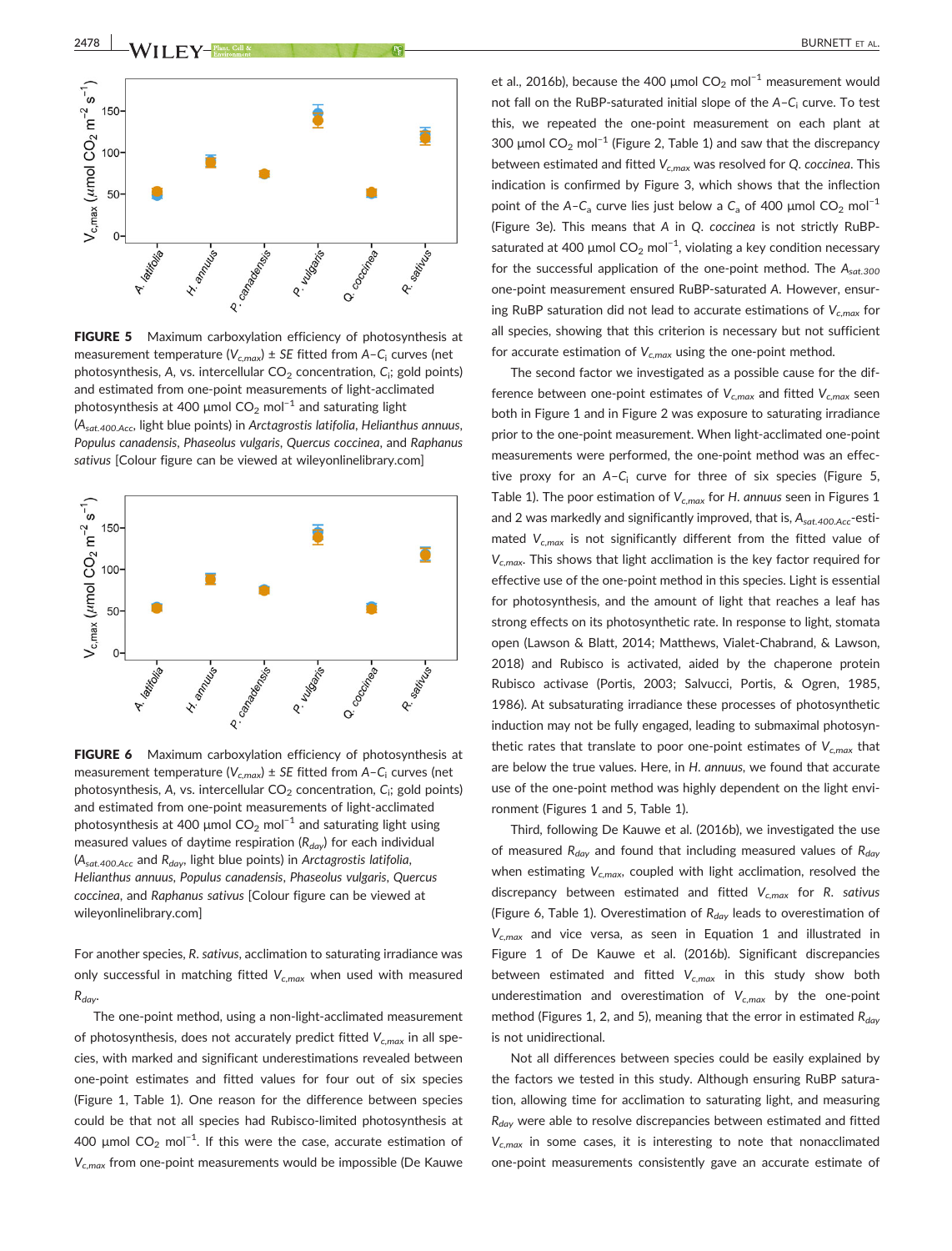$V_{c,max}$  for P. canadensis regardless of these factors (Figures 1, 2, 5, and 6, Table 1). In contrast, for A. latifolia, the one‐point method (with all adjustments tested) never yielded a value that was not statistically significantly different from the fitted value of  $V_{c,max}$ , albeit with a small deviation (3% in Figure 6).

A rapid one‐point measurement, without light acclimation, generally resulted in a large discrepancy between one‐point estimated  $V_{c,max}$  and fitted  $V_{c,max}$  for the species investigated in our study  $(A<sub>sat.400</sub>$  and  $A<sub>sat.300</sub>$ , Figures 1 and 2). For a closer approximation of fitted  $V_{c,max}$ , light acclimation is required; the values of estimated  $V_{c,max}$  are much closer to those of fitted  $V_{c,max}$  in Figures 5 and 6 than in Figures 1 and 2, although there are still small but statistically significant differences between the estimated and fitted values (Table 1). Although differences between estimated and fitted values of  $V_{c,max}$ were not fully resolved by light acclimation, irradiance was still the biggest driver of the discrepancy in terms of absolute values (Figures 1 and 2 cf. Figure 5) showing a clear physiological impact of acclimation to saturating irradiance on the effectiveness of the one‐point method for reliably estimating  $V_{c,max}$  and establishing irradiance as the primary physiological factor affecting the quality of approximations of  $V_{c,max}$ obtained using the one‐point method in many species.

Full consideration of the practical application of the one‐point method was beyond the scope of the theoretical evaluation of the one‐point method presented by De Kauwe et al. (2016b). The important new finding presented here is identification of the importance of acclimation to saturating irradiance for the successful estimation of  $V_{c,max}$  using the one-point method. This has not been tested previously because all one‐point data used in the analysis of De Kauwe et al. (2016b) were obtained from A-C<sub>i</sub> curves performed on light-acclimated plants. For the first time, we demonstrate that saturating irradiance has a marked impact on the effectiveness of the one‐point method. The importance of RuBP saturation and accurate estimation of  $R_{day}$ asserted by De Kauwe et al. (2016b) are borne out by our analysis, which shows RuBP saturation to be a necessary factor for successful estimation of  $V_{c,max}$  and reveals measured  $R_{day}$  as a factor that reduces the discrepancy between estimated and fitted values of  $V_{c,max}$ . Our data are therefore consistent with the broad conclusions drawn by De Kauwe et al. (2016b). However, our analysis reveals that the strong physiological impact of acclimation to saturating irradiance (which has a large effect in terms of the magnitude of the difference between estimated and fitted values of  $V_{c,max}$ ) makes this a critical factor for using the one‐point method, and one that should not be overlooked.

In practical terms, if light acclimation and measurement of  $R_{day}$  are required in order to obtain an accurate one-point estimate of  $V_{c,max}$ , performing a full  $A - C_i$  curve may be the most efficient way to obtain  $V_{c,max}$ , due to the time investment already required for light acclimation (approximately 30 min). The rapid  $A-C_i$  response technique (Stinziano et al., 2017) allows measurement of  $R_{day}$  but leaves are also not typically given time to acclimate to saturating light prior to measurement, so it is likely that this technique may also be unable to provide an accurate estimate of  $V_{c,max}$  in some species.

A final consideration is the experimental setting. For wild or field‐ grown species, there may be a greater requirement for measurement

BURNETT ET AL. 2479

of  $R_{day}$ , as revealed by the greater  $R_{day}$  fraction (up to six-fold higher) in A. latifolia and Q. coccinea compared with the glasshouse-grown species, accentuating the benefit of performing an  $A-C<sub>i</sub>$  curve. A thorough test of this hypothesis will require reciprocal field and glasshouse experiments, and an expansion of the number of wild species included in the study. A possible explanation based on the trends seen in our dataset is that the burden of maintenance respiration is likely greater for wild species due to the higher requirement for secondary metabolism in the field setting (Penning de Vries, 1975; Ramakrishna & Ravishankar, 2011). Thus, deriving estimates of  $V_{c,max}$  from one-point measurements of photosynthesis—either by generating novel experimental data or by mining databases of photosynthetic data—may not lead to accurate values of  $V_{c,max}$ , especially in field-grown plants, which comprise the vegetation of interest for ESMs.

In conclusion, the one-point method can be a valuable tool for obtaining quick and accurate estimates of  $V_{c,max}$ , but must be used with caution because the effectiveness of this method may require light acclimation and measurement of  $R_{day}$ , depending on the species of interest. In addition, if photosynthesis is not RuBP‐saturated, one‐ point measurements will provide inaccurate estimates of  $V_{c,max}$ . If used blindly, the one‐point method can cause significant underestimation of  $V_{c,max}$ -which could in turn lead to suboptimal parameterization of models. We urge all researchers wishing to employ the one‐point method to investigate whether their species of interest requires acclimation to saturating light, a measurement at  $C_a$  below current ambient  $C_{a}$ , or measurement of  $R_{day}$ , in order for the one-point method to be used with confidence.

#### ACKNOWLEDGMENTS

We thank Erin O'Connor and Kim Ely for their assistance with data collection in the glasshouse and Alaska, respectively. We are grateful to Keith Lewin for his invaluable assistance with glasshouse management.

### AUTHOR CONTRIBUTIONS

A. C. B. and A. R. designed and planned the research. A. C. B. and K. J. D. performed the glasshouse research; K. J. D. and A. R. performed the field research in Alaska; A. C. B., K. J. D., S. S., and A. R. performed the field research at Brookhaven National Laboratory. All authors contributed to data analysis. The manuscript was written by A. C. B. with contributions from all authors.

#### FUNDING INFORMATION

This work was supported by the United States Department of Energy with contract number DE‐SC0012704 to Brookhaven National Laboratory. This work received partial support from the Next-Generation Ecosystem Experiments (NGEE Arctic) project that is supported by the Office of Biological and Environmental Research in the Department of Energy, Office of Science.

#### ORCID

Angela C. Burnett <https://orcid.org/0000-0002-2678-9842>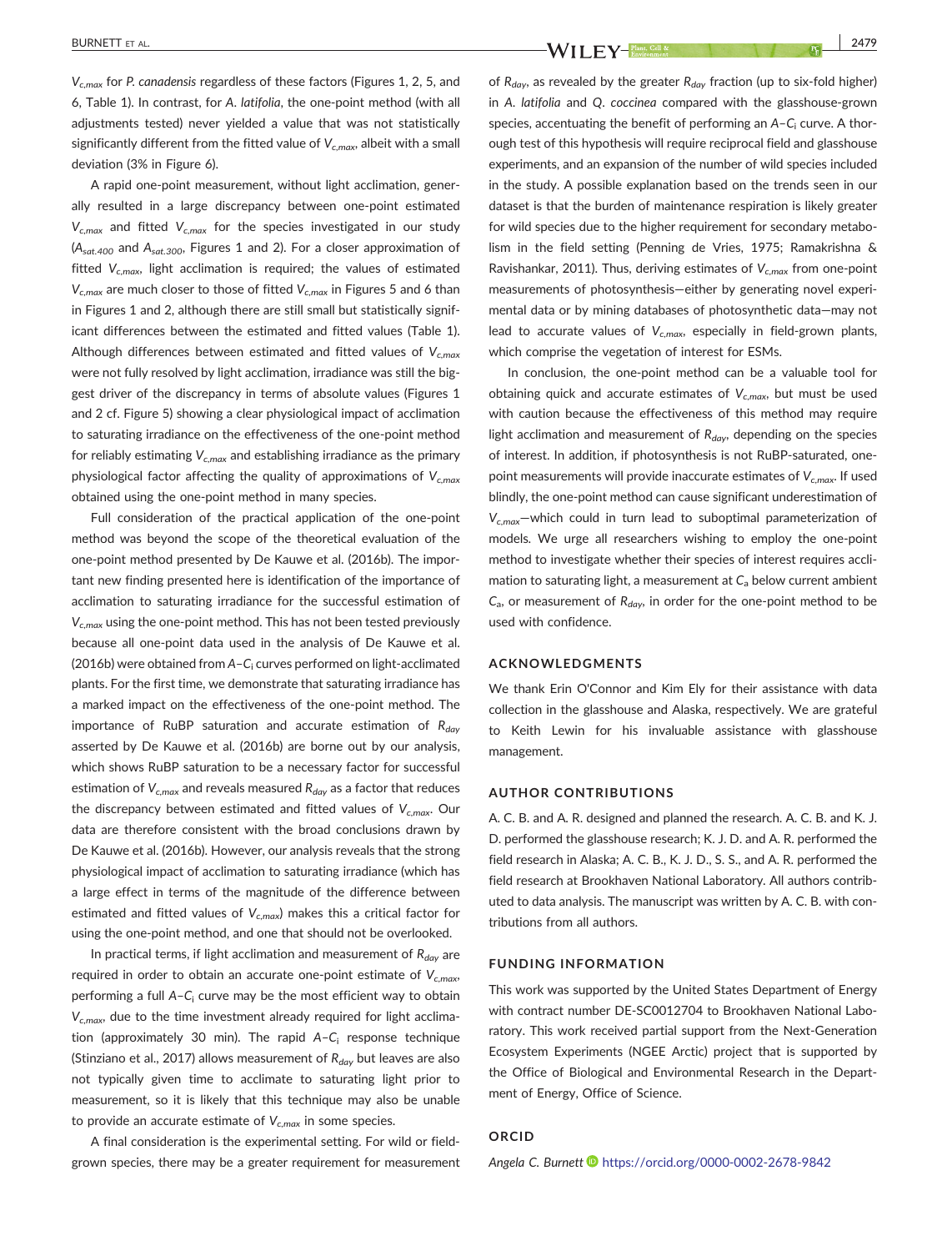#### REFERENCES

- Ainsworth, E. A., & Rogers, A. (2007). The response of photosynthesis and stomatal conductance to rising  $[CO<sub>2</sub>]$ : Mechanisms and environmental interactions. Plant, Cell & Environment, 30(3), 258–270. [https://doi.](https://doi.org/10.1111/j.1365-3040.2007.01641.x) [org/10.1111/j.1365](https://doi.org/10.1111/j.1365-3040.2007.01641.x)‐3040.2007.01641.x
- Ainsworth, E. A., Serbin, S. P., Skoneczka, J. A., & Townsend, P. A. (2014). Using leaf optical properties to detect ozone effects on foliar biochemistry. Photosynthesis Research, 119(1–2), 65–76. [https://doi.org/](https://doi.org/10.1007/s11120-013-9837-y) [10.1007/s11120](https://doi.org/10.1007/s11120-013-9837-y)‐013‐9837‐y
- Ali, A. A., Xu, C., Rogers, A., McDowell, N., Medlyn, B. E., Fisher, R. A., … Wilson, C. J. (2015). Global-scale environmental control of plant photosynthetic capacity. Ecological Applications, 25(8), 2349–2365. [https://](https://doi.org/10.1890/14-2111.1) [doi.org/10.1890/14](https://doi.org/10.1890/14-2111.1)‐2111.1
- Alton, P. B. (2017). Retrieval of seasonal Rubisco‐limited photosynthetic capacity at global FLUXNET sites from hyperspectral satellite remote sensing: Impact on carbon modelling. Agricultural and Forest Meteorology, 232, 74–88.<https://doi.org/10.1016/j.agrformet.2016.08.001>
- Beer, C., Reichstein, M., Tomelleri, E., Ciais, P., Jung, M., Carvalhais, N., … Papale, D. (2010). Terrestrial gross carbon dioxide uptake: Global distribution and covariation with climate. Science, 329, 834–838. [https://](https://doi.org/10.1126/science.1184984) [doi.org/10.1126/science.1184984](https://doi.org/10.1126/science.1184984)
- Bernacchi, C. J., Bagley, J. E., Serbin, S. P., Ruiz‐Vera, U. M., Rosenthal, D. M., & Vanloocke, A. (2013). Modelling C photosynthesis from the chloroplast to the ecosystem. Plant, Cell & Environment, 36(9), 1641–1657. <https://doi.org/10.1111/pce.12118>
- Bernacchi, C. J., Pimentel, C., & Long, S. P. (2003). In vivo temperature response functions of parameters required to model RuBP‐limited photosynthesis. Plant, Cell & Environment, 26, 1419–1430. [https://doi.org/](https://doi.org/10.1046/j.0016-8025.2003.01050.x) 10.1046/j.0016‐[8025.2003.01050.x](https://doi.org/10.1046/j.0016-8025.2003.01050.x)
- Bernacchi, C. J., Singsaas, E. L., Pimentel, C., Portis, A. R. Jr., & Long, S. P. (2001). Improved temperature response functions for models of Rubisco-limited photosynthesis. Plant, Cell & Environment, 24, 253–259. [https://doi.org/10.1111/j.1365](https://doi.org/10.1111/j.1365-3040.2001.00668.x)‐3040.2001.00668.x
- Bonan, G. B., Lawrence, P. J., Oleson, K. W., Levis, S., Jung, M., Reichstein, M., … Swenson, S. C. (2011). Improving canopy processes in the Community Land Model version 4 (CLM4) using global flux fields empirically inferred from FLUXNET data. Journal of Geophysical Research, 116(G2). <https://doi.org/10.1029/2010jg001593>
- Burnett, A.C., Ely, K., Davidson, K., Serbin, S.P. & Rogers, A. (2019). Evaluation of the one‐point method for estimating carboxylation capacity, Barrow, Alaska and Upton, New York, 2018. Next Generation Ecosystem Experiments Arctic Data Collection, Oak Ridge National Laboratory, U.S. Department of Energy, Oak Ridge, Tennessee, USA. doi:10.5440/1506965
- Croft, H., Chen, J. M., Luo, X., Bartlett, P., Chen, B., & Staebler, R. M. (2017). Leaf chlorophyll content as a proxy for leaf photosynthetic capacity. Global Change Biology, 23(9), 3513–3524. [https://doi.org/](https://doi.org/10.1111/gcb.13599) [10.1111/gcb.13599](https://doi.org/10.1111/gcb.13599)
- De Kauwe, M. G., Lin, Y. S., Wright, I. J., Medlyn, B. E., Crous, K. Y., Ellsworth, D. S., … Domingues, T. F. (2016a). Corrigendum. New Phytologist, 212(3), 792.
- De Kauwe, M. G., Lin, Y. S., Wright, I. J., Medlyn, B. E., Crous, K. Y., Ellsworth, D. S., … Domingues, T. F. (2016b). A test of the "one‐point method" for estimating maximum carboxylation capacity from field‐ measured, light‐saturated photosynthesis. New Phytologist, 210(3), 1130–1144.<https://doi.org/10.1111/nph.13815>
- Farquhar, G. D., Caemmerer, S., & Berry, J. A. (1980). A biochemical model of photosynthetic  $CO<sub>2</sub>$  assimilation in leaves of  $C<sub>3</sub>$  species. Planta, 149(1), 78–90.<https://doi.org/10.1007/BF00386231>
- Friedlingstein, P., Cox, P., Betts, R., Bopp, L., von Bloh, W., Brovkin, V., … Zeng, N. (2006). Climate‐carbon cycle feedback analysis: Results from the C4MIP model intercomparison (Vol. 19) (pp. 3337–3353). American Meteorological Society.
- Friedlingstein, P., Meinshausen, M., Arora, V. K., Jones, C. D., Anav, A., Liddicoat, S. K., & Knutti, R. (2014). Uncertainties in CMIP5 climate projections due to carbon cycle feedbacks. Journal of Climate, 27, 511–526. [https://doi.org/10.1175/JCLI](https://doi.org/10.1175/JCLI-D-12-00579.1)‐D‐12‐00579.1
- Kattge, J., Knorr, W., Raddatz, T., & Wirth, C. (2009). Quantifying photosynthetic capacity and its relationship to leaf nitrogen content for global‐scale terrestrial biosphere models. Global Change Biology, 15(4), 976–991. [https://doi.org/10.1111/j.1365](https://doi.org/10.1111/j.1365-2486.2008.01744.x)‐2486.2008.01744.x
- Lawson, T., & Blatt, M. R. (2014). Stomatal size, speed, and responsiveness impact on photosynthesis and water use efficiency. Plant Physiology, 164(4), 1556–1570.<https://doi.org/10.1104/pp.114.237107>
- Long, S. P., & Bernacchi, C. J. (2003). Gas exchange measurements, what can they tell us about the underlying limitations to photosynthesis? Procedures and sources of error. Journal of Experimental Botany, 54(392), 2393–2401.<https://doi.org/10.1093/jxb/erg262>
- Matthews, J. S. A., Vialet‐Chabrand, S., & Lawson, T. (2018). Acclimation to fluctuating light impacts the rapidity of response and diurnal rhythm of stomatal conductance. Plant Physiology, 176(3), 1939–1951. [https://](https://doi.org/10.1104/pp.17.01809) [doi.org/10.1104/pp.17.01809](https://doi.org/10.1104/pp.17.01809)
- Niinemets, U. (1999). Components of leaf dry mass per area—thickness and density—alter leaf photosynthetic capacity in reverse directions in woody plants. New Phytologist, 144, 35–47. [https://doi.org/](https://doi.org/10.1046/j.1469-8137.1999.00466.x) 10.1046/j.1469‐[8137.1999.00466.x](https://doi.org/10.1046/j.1469-8137.1999.00466.x)
- Norby, R. J., Gu, L., Haworth, I. C., Jensen, A. M., Turner, B. L., Walker, A. P., … Winter, K. (2016). Informing models through empirical relationships between foliar phosphorus, nitrogen and photosynthesis across diverse woody species in tropical forests of Panama. New Phytologist, 215(4), 1425–1437.<https://doi.org/10.1111/nph.14319>
- Penning de Vries, F. W. T. (1975). The cost of maintenance processes in plant cells. Annals of Botany, 39, 77–92. [https://doi.org/10.1093/](https://doi.org/10.1093/oxfordjournals.aob.a084919) [oxfordjournals.aob.a084919](https://doi.org/10.1093/oxfordjournals.aob.a084919)
- Portis, A. R. Jr. (2003). Rubisco activase—Rubisco's catalytic chaperone. Photosynthesis Research, 75, 11–27. [https://doi.org/10.1023/](https://doi.org/10.1023/A:1022458108678) [A:1022458108678](https://doi.org/10.1023/A:1022458108678)
- Posada, J. M., Lechowicz, M. J., & Kitajima, K. (2009). Optimal photosynthetic use of light by tropical tree crowns achieved by adjustment of individual leaf angles and nitrogen content. Annals of Botany, 103, 795–805.<https://doi.org/10.1093/aob/mcn265>
- R Core Team (2018). R: A language and environment for statistical computing. Vienna, Austria: R Foundation for Statistical Computing. [https://www.](https://www.R-project.org/) R‐[project.org/](https://www.R-project.org/)
- Ramakrishna, A., & Ravishankar, G. A. (2011). Influence of abiotic stress signals on secondary metabolites in plants. Plant Signaling & Behavior, 6(11), 1720–1731.<https://doi.org/10.4161/psb.6.11.17613>
- Rogers, A. (2014). The use and misuse of  $V_{c,max}$  in Earth System Models. Photosynthesis Research, 119(1–2), 15–29. [https://doi.org/10.1007/](https://doi.org/10.1007/s11120-013-9818-1) [s11120](https://doi.org/10.1007/s11120-013-9818-1)‐013‐9818‐1
- Rogers, A., Medlyn, B. E., Dukes, J. S., Bonan, G., von Caemmerer, S., Dietze, M. C., … Zaehle, S. (2017). A roadmap for improving the representation of photosynthesis in Earth system models. New Phytologist, 213(1), 22–42.<https://doi.org/10.1111/nph.14283>
- Rogers, A., Serbin, S. P., Ely, K. S., Sloan, V. L., & Wullschleger, S. D. (2017). Terrestrial biosphere models underestimate photosynthetic capacity